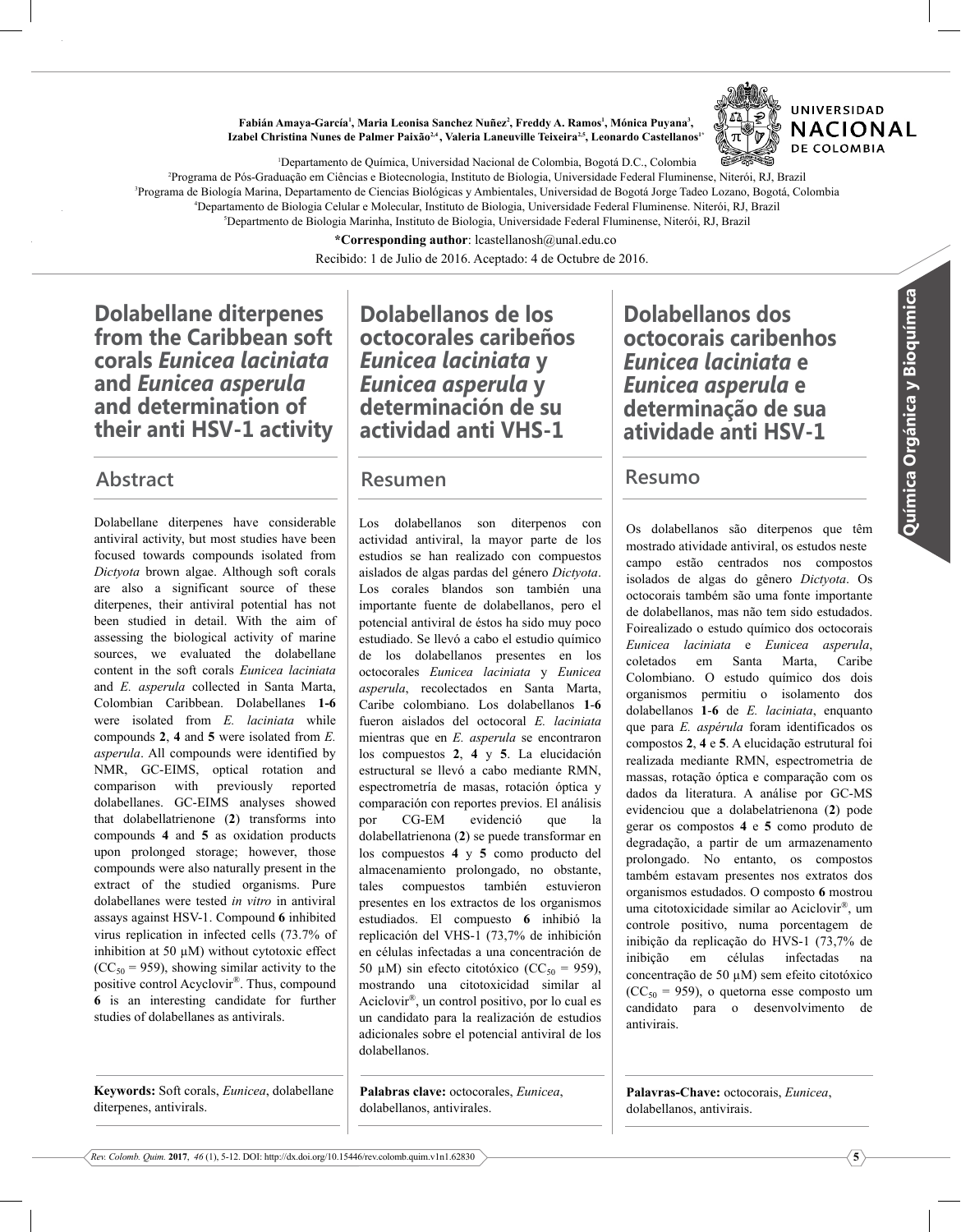# Introduction

Marine organisms are a prolific source of structurally diverse and bioactive compounds  $(1)$ . Interestingly, during the 2002-2011 period, 132 new compounds of marine origin with anti-HIV activity on different stages of the replication cycle were reported (2). Viral diseases are hard to treat and vaccine development against these diseases is still a major challenge and continues to elude the majority of drug discovery programs. Highly active antiretroviral therapy (HAART) is considered the best alternative of treatment against viral infectious diseases  $(3, 4)$ . HAART's main components for treating AIDS for instance, are nucleoside reverse transcriptase inhibitors (NRTIs), non-nucleoside reverse transcriptase inhibitors (NNRTIs), and protease inhibitors (PIs), although new targets are constantly explored (5). This kind of therapy has turned AIDS from being a mortal disease to becoming a treatable chronic condition, improving life quality and expectation.

On the other side, Acyclovir® and its related compounds constitute the first alternative for treating genital and oral herpes infections caused by Herpes Simplex Viruses 1 and 2 due their unsurpassed capacity to attenuate the symptoms and manifestations of these infections (6). As mentioned earlier, although HAART is not a definite cure for viral infections, it allows management of viral diseases and improves the life quality of patients and is widely used for treating AIDS. However, the emergence of resistant strains and the various side effects reported for antivirals used in HAART together with lack of efficacy of some of these substances, constitute a major challenge to overcome in order to improve this therapy  $(7, 7)$  $8$ 

Dolabellanes are diterpenes that have been isolated from natural sources such as plants  $(9-12)$ , fungi  $(13)$ , and several marine organisms, mainly brown algae, cnidarians, and sponges  $(14)$ . Structurally, they are produced by the ring formation between positions  $1,11$  and  $10,14$  in the geranyl-geraniol pyrophosphate to constitute a bicyclic  $[9.3.0]$  fused ring. Diterpenes usually exhibit a very interesting range of biological activity including antitumoral  $(14)$ , cytotoxic  $(15,16)$  antiparasitary  $(17)$ , besides a remarkable antiviral activity. Different dolabellanes with antiviral properties have been isolated from brown algae from the genus *Dictyota* (18, *19*). Dolabellanetriol isolated from *Dictyota friabilis* (as *D. pfaffii*) is the most studied so far, due to its potent inhibition of the human immunodeficiency virus (HIV-1) and the herpes simplex virus (HSV-1) (18, 20). Studies concerning the mechanism of action of dolabellanetriol concluded that the molecule acts as a noncompetitive HIV-1 reverse transcriptase inhibitor and classifies it into the non-nucleoside reverse transcriptase inhibitors category (NNRTIs)  $(21)$ . However, despite the significant evidence on the antiviral activity of dolabellane diterpenes, very little has been reported on the antiviral properties of dolabellanes isolated from marine sources other than brown algae.

Brown algae are an important source of dolabellane diterpenes of marine origin  $(14)$ , but soft corals also constitute a prolific source of such compounds, and in several cases significant ecological roles have been attributed to those (22). Most dolabellane diterpenes have been isolated from the Alcyonacean genus *Clavularia* and the Octocorallian genus *Eunicea* (14). The Colombian Caribbean harbors are large and possess diverse communities of *Eunicea* soft corals (23).

In some of our previous studies, the soft coral *Eunicea laciniata* collected in Santa Marta, yielded the dolabellane diterpenes βaraneosene  $(1)$  and dolabellatrienone  $(2)$  as major compounds in the organic extract  $(24)$ . Recently, we reported the anti-HIV activity of those compounds and some semisynthetic derivatives (25). Natural compounds showed low antiviral activity and they did not have considerable cytotoxic activity. On the other hand, semisynthetic derivatives were 100 times more active compared with their precursors inhibiting HIV-1 replication without a considerable increase in their cytotoxicity. Thus, dolabellane diterpenes are very interesting candidates for the development of new antivirals.

As a part of our ongoing research on antivirals from marine sources, herein we show the characterization of six dolabellane diterpenes from the soft corals *Eunicea laciniata* and *Eunicea asperula*, collected at Santa Marta, Colombian Caribbean as well as the evaluation of their antiviral activity assessed as the inhibition of HSV-1 replication and cytotoxic activity.

## Materials and methods

#### General

Optical rotation was measured on a ADP440+, Bellingham +Stanley polarimeter. <sup>1</sup>H and <sup>13</sup>C-NMR spectra were recorded on a Bruker AVANCE 400 (400 MHz) and Bruker AVANCE (300 MHz) spectrometers as dilute solutions in CDCl<sub>3</sub> ( $\delta_{\text{H}}$  7.26  $\delta_{\text{C}}$  77.0) at room temperature, unless stated otherwise. Chemical shields are quoted in parts per million (ppm) relative to residual solvent peaks and coupling constants are quoted in Hertz. Kovats index determination and mass spectra analyses were performed on an Agilent Technologies 7890B chromatograph equipped with a HP-5MS column (30 m x 0.25 mm x 0.25 µm) and an Agilent  $5977A$  MSD mass detector using electronic impact ionization (70 eV) at 290 °C. Mass detection range was selected between  $m/z$  20 to 800.

For each analysis,  $1 \mu L$  of a 1 mg/mL solution in acetone was injected in split mode (1:30) at an injector temperature of 260 °C. Helium 5.0 grade was used as carrier gas maintaining a 1 mL/min flux. Temperature program started at  $40^{\circ}$ C maintaining this temperature for 1min, followed by a temperature ramp as follows: 6 °C/min until 100 °C, 4 °C/min until 260 °C, 10 °C/min until 290 °C, maintaining at  $290 °C$  for 15 min. Kovats indexes were calculated based on a mixture of paraffins from  $C_{10}$  to  $C_{25}$  (Dr Ehrenstorfer, Augsburg, Germany).

Thin layer chromatography was developed on aluminum plates precoated with silica gel 60G  $F_{254}$  from Merck. Plates were visualized under ultraviolet light  $(\lambda = 254 \text{ nm})$  and  $5\%$  cerium ammonium sulfate with 10% sulfuric acid in methanol followed by heating. Silica gel (0.043–0.060 mm, Merck), Sephadex LH-20 (GE Healthcare Life Siences), and HyperSep™ Diol cartridges (Thermo Scientific<sup>™</sup>) were employed for column chromatography separations. Solvents of analytical quality were employed and they were acquired from Merck.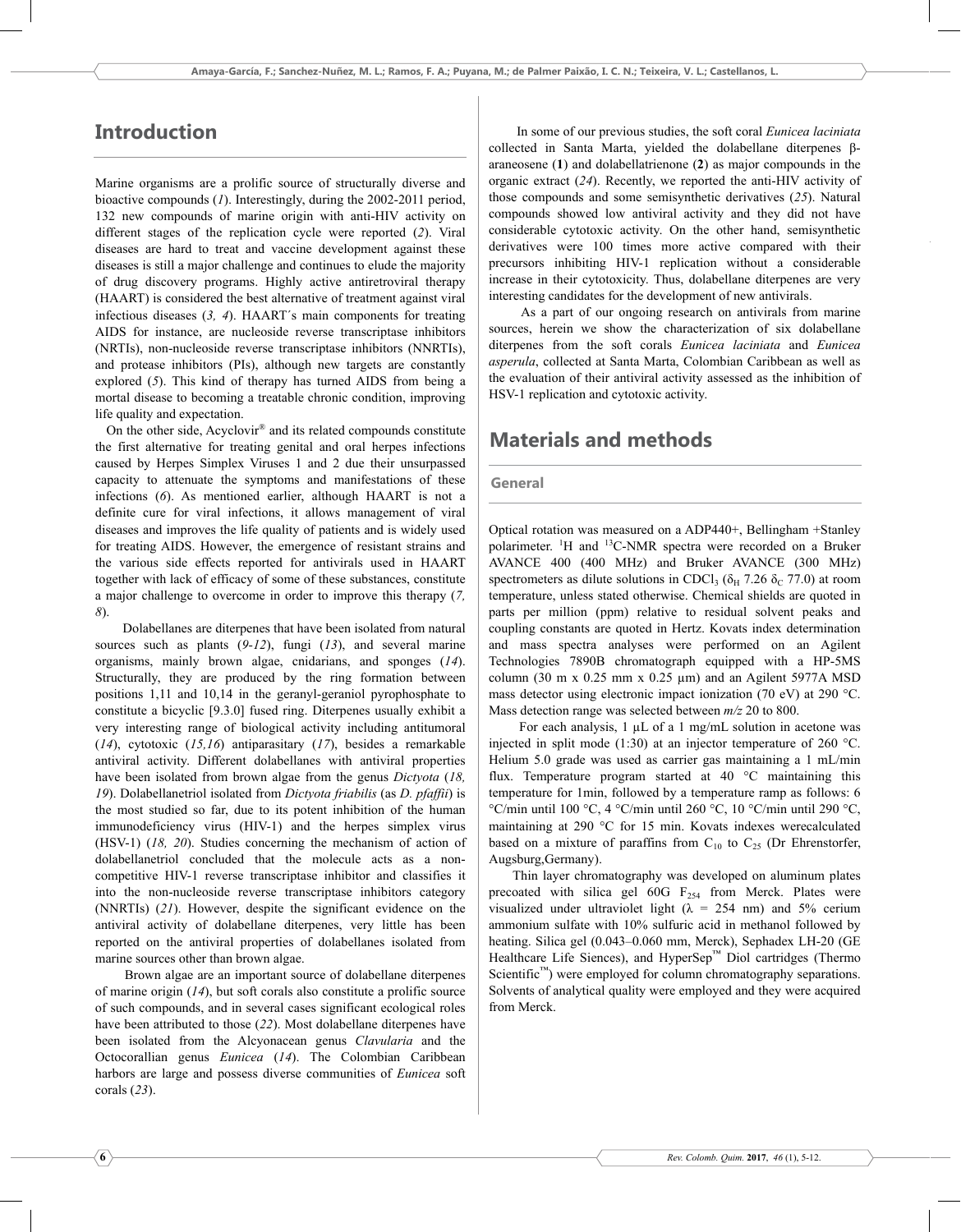### Animal material

The octocorals *Eunicea laciniata* and *Eunicea asperula* were collected in reef flats along the coast of Santa Marta, Colombian Caribbean by scuba diving in December,  $2011$ ; at an approximate depth of 10 m. The Ministerio de Ambiente, Vivienda y Desarrollo Territorial granted permission for research on marine organisms (Contratos de Acceso a Recurso Genético No 99, 100 and 109). According to the permissions, soft corals were cut carefully and the collected quantities were not enough to cause an ecological impact. Small fragments were cut out of large colonies with sharp scissors, leaving the remaining colony intact. Fresh material was frozen immediately after collection and remained frozen until extraction. Collected organisms were identified by Mónica Puyana and voucher specimens were deposited at the invertebrate collection of ICN (Instituto de Ciencias Naturales, Universidad Nacional de Colombia), coded as ICN-MHN-CR-106 and PO0267, respectively.

### Organism extraction and compound isolation

The sample of *Eunicea laciniata* was cut in small pieces and extracted with dichloromethane (DCM) four times. The extract was filtered and concentrated under vacuum yielding a dark green oil  $(13.8 \text{ g})$ . The extract was separated by flash column chromatography  $(20 \text{ cm } x \text{ 6 cm})$  eluting with 500 mL mobile phases of increasing polarity (hexane:toluene 90:10 to 50:50, toluene, toluene:ethyl acetate 50:50, ethyl acetate, ethyl acetate:methanol 50:50, methanol) to yield nine fractions (FL1 to FL9) according to their TLC profile. The fractions were monitored by  ${}^{1}$ H-NMR looking for signals assignable to methyl groups and double bound protons, which are common for diterpenes. This analysis allowed us identifying fractions FL1 and FL5 as those with a high diterpene content.

FL1 (869 mg, hex:tol 90:10) was a yellow oil. Its <sup>1</sup>H-NMR and APT spectra showed it was constituted by the dolabellane βaraneosene  $(1)$ . Fraction FL5  $(7400 \text{ mg}, \text{tol and hex:tol } 50:50)$  was further purified by column chromatography eluting with hex:EtOAc  $(100:0$  to 50:50) to yield six fractions (FL5.1 to FL5.6). Subfraction FL5.3 corresponded to pure dolabellatrienone (2) (1780 mg). Subfraction FL5.5 (522 mg) was separated through a Diol cartridge with hex:EtOAc mixtures  $(80:20 \text{ to } 0:100)$  to yield seven fractions  $(FL5.5.1$  to  $FL5.5.7$ ). Subfraction  $FL5.5.2$  was separated using column chromatography to yield eight fractions (FL5.5.2.1 to FL5.5.2.8). Subfraction FL5.5.2.3 (35.4 mg) was finally purified by a Sephadex LH-20 column eluting with MeOH to yield pure compound **3** (18.4 mg). Subfraction FL5.5.2.5 corresponded to pure compound **4**  $(34.8 \text{ mg})$ . Subfraction FL5.5.2.7 was purified by a Sephadex LH-20 column eluting with MeOH to yield pure compound  $5(18.8 \text{ mg})$ . Subfraction FL5.6 was fractionated using a Diol cartridge eluting with hex: EtOAc mixtures  $(70:30$  to  $0:100$  to obtain seven subfractions (FL5.6.1 to FL5.6.7). Subfraction FL5.6.3 (32.7 mg) was separated through silica gel column chromatography eluting with hex:EtOAc  $(70:30)$  to obtain pure compound  $6(7.1 \text{ mg})$ .

The sample of *Eunicea asperula* (174 g dry weight) was extracted and fractionated using the same methodology previously explained for *E. laciniata*. The crude extract  $(3.2 \text{ g})$  was obtained as a dark green oil. Silica gel flash chromatography yielded nine fractions (FA1) to FA9) based on their TLC profiles. Fraction FA2 (243.9 mg, toluene) was separated through column chromatography eluting with hex:EtOAc  $(90:10 \text{ to } 60:40)$  to obtain pure compound **2**  $(80 \text{ mg})$ . Fraction FA4 (1480 mg, tol:EtOAc 50:50) was fractionated with a DIOL cartridge eluting with hex: EtOAc  $(90:10$  to  $50:50)$  yielding five subfractions (FA4.1 to FA4.5). Fraction FA4.2 corresponded to pure compound 4 (880 mg). Fraction FA4.4 was separated through column chromatography eluting with a gradient of hex:EtOAc  $(90:10)$  to 70:30) to obtain pure compound  $5(20.3 \text{ mg})$ .

**Compound 1**: β-araneosene; yellowish oil;  $\alpha \binom{25}{2}$ -32.0 (c 0.6, CHCl<sub>3</sub>); GC Retention time 38.88 min (KI 2011); EIMS  $m/z$  (relative intensity) 272 [M]<sup>+</sup> (6), 257 [M- CH<sub>3</sub>]<sup>+</sup> (4), 243 [M- C<sub>2</sub>H<sub>5</sub>]<sup>+</sup> (0.2), 229  $[M - C<sub>3</sub>H<sub>7</sub>]$ <sup>+</sup> (14), 216 (22), 201 (8), 189 (24), 175 (9), 161 (28), 147  $(14)$ , 136 (62), 121 (100), 107 (51), 79 (36), 67 (36), 55 (25); <sup>1</sup>H-NMR (400 MHz, CDCl<sub>3</sub>)  $\delta_H$  5.25 (1H, dd,  $J = 11.0$ , 4.8 Hz, H-3), 4.90 (1H, d,  $J = 10.4$  Hz, H-7), 1.65 (3H, s, H-17), 1.63 (3H, s, H-19/20), 1.60 (3H, s, H-19/20), 1.45 (3H, s, H-16), 1.13 (3H, s, H-15); <sup>13</sup>CNMR (100 MHz, CDCl<sub>3</sub>)  $\delta$  142.5 (C-12), 134.8 (C-4), 132.5 (C-8), 129.4 (C-7), 126.0 (C-3), 122.0 (C-18), 48.4 (C-1), 42.0  $(C-11)$ , 40.3  $(C-2)$ , 40.0  $(C-9)$ , 38.7  $(C-14)$ , 38.2  $(C-5)$ , 42.0  $(C-11)$ , 28.3 (C-13), 27.9 (C-10), 24.3 (C-6), 23.7 (C-15), 21.7 (C-19), 21.3  $(C-20)$ , 11 16.3  $(C-16)$ , 15.3  $(C-17)$ . Spectroscopic properties are consistent with those published for the total synthesis of  $\beta$ -araneosene by Corey and Kingsbury (26).

**Compound 2:**  $(1R, 3E, 7E, 11S)$ -13-keto-dolabella-3,7,12(18)-triene; Yellowish oil;  $\left[\alpha\right]_0^{25}$  5.0 (0.9 c, CHCl<sub>3</sub>); GC Retention time 44.74 min (KI 2272); EIMS  $m/z$  (relative intensity) 286 [M]<sup>+</sup> (8), 271 [M-CH<sub>3</sub>]<sup>+</sup>  $(7)$ , 253 [M- CH<sub>3</sub>- H<sub>2</sub>O]<sup>+</sup>  $(0.4)$ , 230 (5), 203, (11), 163 (43), 150 (100), 135 (65), 121 (36), 107 (56), 91 (77), 79 (75), 67 (85), 55 (52); <sup>1</sup>H-NMR (400 MHz, CDCl<sub>3</sub>)  $\delta_H$  5.22 (1H, dd, J = 11.1, 4.6 Hz, H-3), 4.91 (1H, d,  $J = 10.3$  Hz, H-7), 2.81 (1H, d,  $J = 11.6$  Hz, H-11), 2.37 (1H, d,  $J = 18.5$  Hz, H-14a), 2.08 (1H, d,  $J = 18.5$  Hz, H-14b), 2.20 (3H, br s, H-20), 1.81 (3H, s, H-19), 1.62 (3H, s, H-17), 1.43 (3H, s, H-16), 1.21 (3H, s, H-15). <sup>13</sup>C-NMR (100 MHz, CDCl<sub>3</sub>)  $\delta_C$  207.2 (C-13), 148.2 (C-18), 138.0 (C-12), 135.7 (C-4), 131.7  $(C-8)$ , 130.3  $(C-7)$ , 124.8  $(C-3)$ , 54.8  $(C-14)$ , 41.5  $(C-11)$ , 41.0  $(C-1)$ , 40.1 (C-2), 39.8 (C-5), 38.1 (C-9), 28.0 (C-10), 24.5 (C-19), 24.2  $(C-6)$ , 23.1  $(C-15)$ , 21.4  $(C-20)$ , 16.1  $(C-17)$ , 15.5  $(C-16)$ . Spectroscopic properties are consistent with data published for dolabellatrienone obtained by total synthesis (27).

**Compound 3**: Colorless oil; <sup>1</sup>H-NMR (400 MHz, CDCl<sub>3</sub>)  $\delta_H$  5.11  $(H, d, J = 11.0 \text{ Hz})$ , 2.72  $(H, t, J = 3.4 \text{ Hz})$ , 1.70  $(H, s)$ , 1.22  $(H, s)$ s), 1.14 (3H, d,  $J = 7.0$  Hz), 0.97 (3H, d,  $J = 7.0$  Hz), 0.88 (3H, s). <sup>13</sup>C-NMR (100 MHz, CDCl<sub>3</sub>) δ<sub>C</sub> 219.2, 135.1, 125.8, 60.4, 60.2, 59.8, 58.6, 52.0, 42.0, 40.3, 38.1, 33.8, 27.9, 26.3, 25.3, 22.8, 21.3, 18.1, 17.4, 16.8.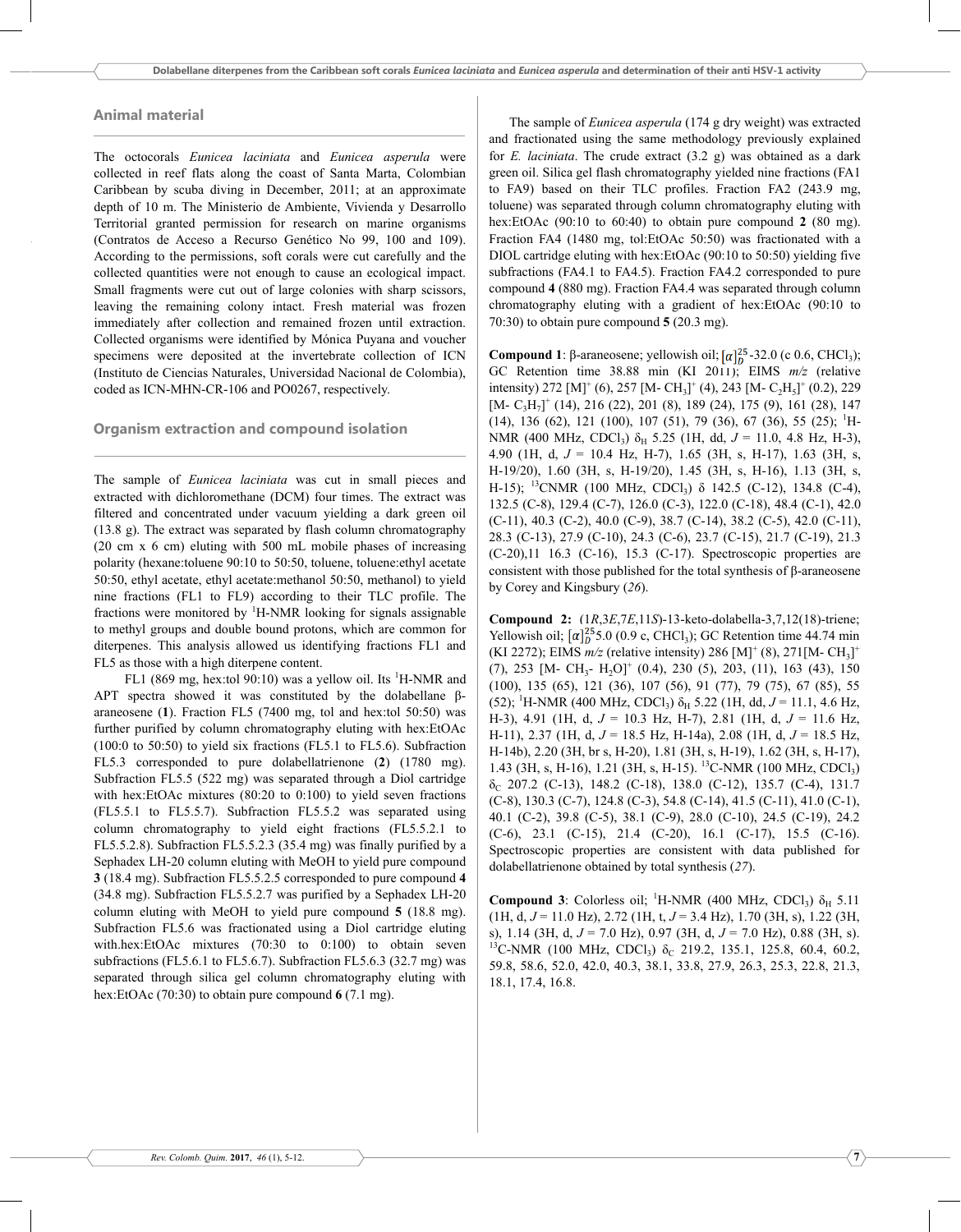**Compound 4:**  $(1R, 3E, 7R, 8R, 11S) - 7, 8$ -epoxy-13-keto-dolabella-3,12 (18)-diene; White solid;  $\left[\alpha\right]_b^{25}$  -7.81 (0.58 c, CHCl<sub>3</sub>); GC Retention time 48.17 min (KI 2439); EIMS  $m/z$  (relative intensity) 302 [M]<sup>+</sup> (6), 284 [M- H<sub>2</sub>O]<sup>+</sup> (0.9), 259 [M- C<sub>3</sub>H<sub>7</sub>]<sup>+</sup> (2), 241[M- C<sub>3</sub>H<sub>7</sub>- H<sub>2</sub>O]<sup>+</sup>  $(1), 219 (9), 201 (5), 189 (9), 175 (10), 163 (24), 150 (75), 136 (53),$ 121 (52), 107 (62), 93 (98), 79 (88), 67 (87), 55 (100); <sup>1</sup>H-NMR  $(400 \text{ MHz}, \text{CDCl}_3) \delta_H$  5.41 (1H, dd, J = 11.3, 4.6 Hz, H-3), 2.90 (1H, d,  $J = 8.7$  Hz, H-7), 2.67 (1H, d,  $J = 12.7$  Hz, H-11), 2.39 (1H, d,  $J =$ 18.6 Hz, H-14a), 2.12 (1H, d,  $J = 18.6$  Hz, H-14b), 2.25 (3H, br d, J  $= 0.8$  Hz, H-20), 1.92 (3H, s, H-19), 1.55 (3H, s, H-16), 1.35 (3H, s, H-17), 1.17 (3H, s, H-15); <sup>13</sup>C-NMR (100 MHz, CDCl3)  $\delta_c$  206.8 (C-13), 149.4 (C-18), 137.6 (C-4), 136.1 (C-12), 124.8 (C-3), 65.8 (C-7), 60.6 (C-8), 54.4 (C-14), 42.1 (C-11), 41.1 (C-1), 39.8 (C-2), 38.0 (C-9), 36.9 (C-5), 27.5 (C-6), 25.1 (C-19), 23.4 (C-15), 22.9 (C-10), 21.9 (C-20), 17.7 (C-17), 15.7 (C-16). Spectroscopic data are consistent with those published for a dolabellane isolated previously from Eunicea sp. (17).

**Compound 5**: Claenone; colorless oil;  $[\alpha]_D^{25}$ -10.66 (1.14 c, CHCl<sub>3</sub>); GC Retention time 48.23 min (KI 2442); EIMS  $m/z$  (relative intensity) 302 [M]<sup>+</sup> (3), 269 [M- CH<sub>3</sub>- H<sub>2</sub>O]<sup>+</sup> (1), 245 (2), 220 (7), 203 (6), 177 (11), 164 (8), 163 (26), 150 (91), 135 (52), 121 (36), 107 (65), 91 (90), 79 (99), 67 (100), 55 (85); <sup>1</sup>H-NMR (300 MHz,  $CDCl<sub>3</sub>$ )  $\delta_H$  5.10 (1H, d, J = 10.9 Hz, H-7), 2.97 (1H, dd, J = 11.0, 2.9 Hz, H-3), 2.92 (1H, d,  $J = 11.6$  Hz, H-11), 2.39 (1H, d,  $J = 18.4$  Hz, H-14a), 2.09 (1H, d,  $J = 18.4$  Hz, H-14b), 2.18 (3H, s, H-20), 1.82 (3H, s, H-19), 1.72 (3H, s, H-17), 1.39 (3H, s, H-16), 1.13 (3H, s, H-15); <sup>13</sup>C-NMR (75 MHz, CDCl<sub>3</sub>)  $\delta_c$  206.5 (C-13), 149.0 (C-18), 137.2 (C-12), 133.1 (C-8), 128.4 (C-7), 64.0 (C-3), 61.6 (C-4), 55.6 (C-14), 42.4 (C-11), 40.9 (C-1), 38.6 (C-9), 37.7 (C-2), 37.3 (C-5), 27.4 (C-6), 24.6 (C-15), 24.5 (C-10), 23.4 (C-15), 21.4 (C-20), 16.6 (C-17), 15.5 (C-16). Spectroscopic properties are consistent with those reported for the dolabellane claenone obtained by total synthesis  $(27)$ .

Compound 6: (1R,3R,4R,7R,8R,11S)-di-3,4:7,8-epoxy-13-ketodolabell-12(18)-ene. White solid;  $[\alpha]_D^{25}$  -21.14 (1.14 c, CHCl<sub>3</sub>); GC Retention time 50.61 min (Calculated KI 2561); EIMS  $m/z$  (relative intensity) 318 [M]<sup>+</sup> (48), 275 [M- C<sub>3</sub>H<sub>7</sub>]<sup>+</sup> (7), 257 [M- C<sub>3</sub>H<sub>7</sub>- H<sub>2</sub>O]<sup>+</sup>  $(0.6)$ , 233 (1), 217 (10), 203 (8), 189 (13), 175 (14), 161 (22), 149  $(100)$ , 135  $(73)$ , 121  $(62)$ , 109  $(69)$ , 93  $(76)$ , 79  $(63)$ , 67  $(51)$ , 55 (72); <sup>1</sup>H-NMR (400 MHz, CDCl<sub>3</sub>)  $\delta_H$  3.05 (1H, dd, J = 11.1, 2.7 Hz, H-3), 2.96 (1H, d,  $J = 7.8$  Hz, H-7), 2.81 (1H, d,  $J = 12.6$  Hz, H-11), 2.44 (1H, d,  $J = 18.5$  Hz, H-14a), 2.24 (3H, s, H-20), 2.13 (1H, d, J  $= 18.6$  Hz, H-14 $\beta$ ), 1.94 (3H, s, H-19), 1.43 (3H, s, H-16), 1.33 (3H, s, H-17), 1.21 (3H, s, H-15); <sup>13</sup>C-NMR (100 MHz, CDCl<sub>3</sub>)  $\delta_c$  205.5 (C-13), 149.6 (C-18), 137.0 (C-12), 63.7 (C-7), 63.0 (C-3), 60.6  $(C-8)$ , 60.3  $(C-4)$ , 54.7  $(C-14)$ , 42.9  $(C-11)$ , 40.2  $(C-2)$ , 37.8  $(C-1)$ , 37.2 (C-5), 36.6 (C-9), 27.8 (C-10), 25.2 (C-19), 23.6 (C-15), 23.3 (C-6), 21.6 (C-20), 17.5 (C-17), 15.6 (C-16). NMR data are identical to a dolabellane from *Eunicea* sp. previously reported  $(17)$ .

### **Cell cultures and viral strains**

African green monkey kidney cells (Vero cells) were cultured in Dulbecco's modified Eagle's medium (DMEM,  $\text{Gibco}^{\text{m}}$ ) containing 4.5 g/L glucose, 2 g/L sodium bicarbonate, 2 mM L-glutamine, 100 U/mL penicillin, 100  $\mu$ g/mL streptomycin (Gibco<sup>TM</sup>) and 2.5  $\mu$ g/mL anphotericine B supplemented with fetal bovine serum (FBS, Sigma).

Vero cells were maintained at 37 °C under 5% CO<sub>2</sub> atmosphere. In order to prepare virus stocks, Vero cells were infected with HSV-1 susceptible to Acyclovir<sup>®</sup> (KOS strain) at a multiplicity of infection (MOI) of 0.1  $(28)$ . After 24 hours of postinfection  $(p.i.)$ , cells were lysed by three cycles of freezing and thawing, centrifuged at 400 x g at  $4 \degree$ C for 20 min. The viral titration was made by the plaque reduction assay (29).

**Evaluation of antiviral and cytotoxic activity** 

Monolayers of Vero cells placed in 24-well plates  $(2 \times 10^5 \text{ per well})$ were infected with HSV-1 at MOI of 1 for 1 h at 37 °C under 5%  $CO<sub>2</sub>$  atmosphere. After this period, the cells were treated with different concentrations of the compounds. After incubation for 24 h, cells were lysed by three cycles of freezing and thawing for viral titration. Cytotoxicity was evaluated by the MTT method and the results were analyzed comparing the absorbance of treated wells with that of non-treated controls  $(30)$ .

## **Results and discussion**

To select the most promising soft corals in terms of dolabellane content, we previously ran TLC plates of crude extracts obtained from a large collection of soft corals, available in our group, collected at various sites of the Colombian Caribbean. Based on TLC profiles, the most promising crude extracts were fractionated through a SPE Diol cartridge and fractions were further analyzed by gas chromatography electronic impact mass spectrometry (GCEIMS). GCMS analyses showed a major chromatographic peak (RT: 44.7) min, KI: 2271 and m/z: 286) in two of the extracts. These signals were attributed to the previously known compound dolabellatrienone (2) due to the high degree of coincidence in the Kovats index and EIMS spectra. The promising extracts were obtained from the soft corals Eunicea laciniata and E. asperula from Santa Marta. Therefore, extracts from both organisms were submitted to several steps of purification by column chromatography yielding six compounds in total that are shown in Figure 1.



Figure 1. Dolabellanes isolated from soft corals E. laciniata (1-6) E. asperula (2, 4-5) in this study.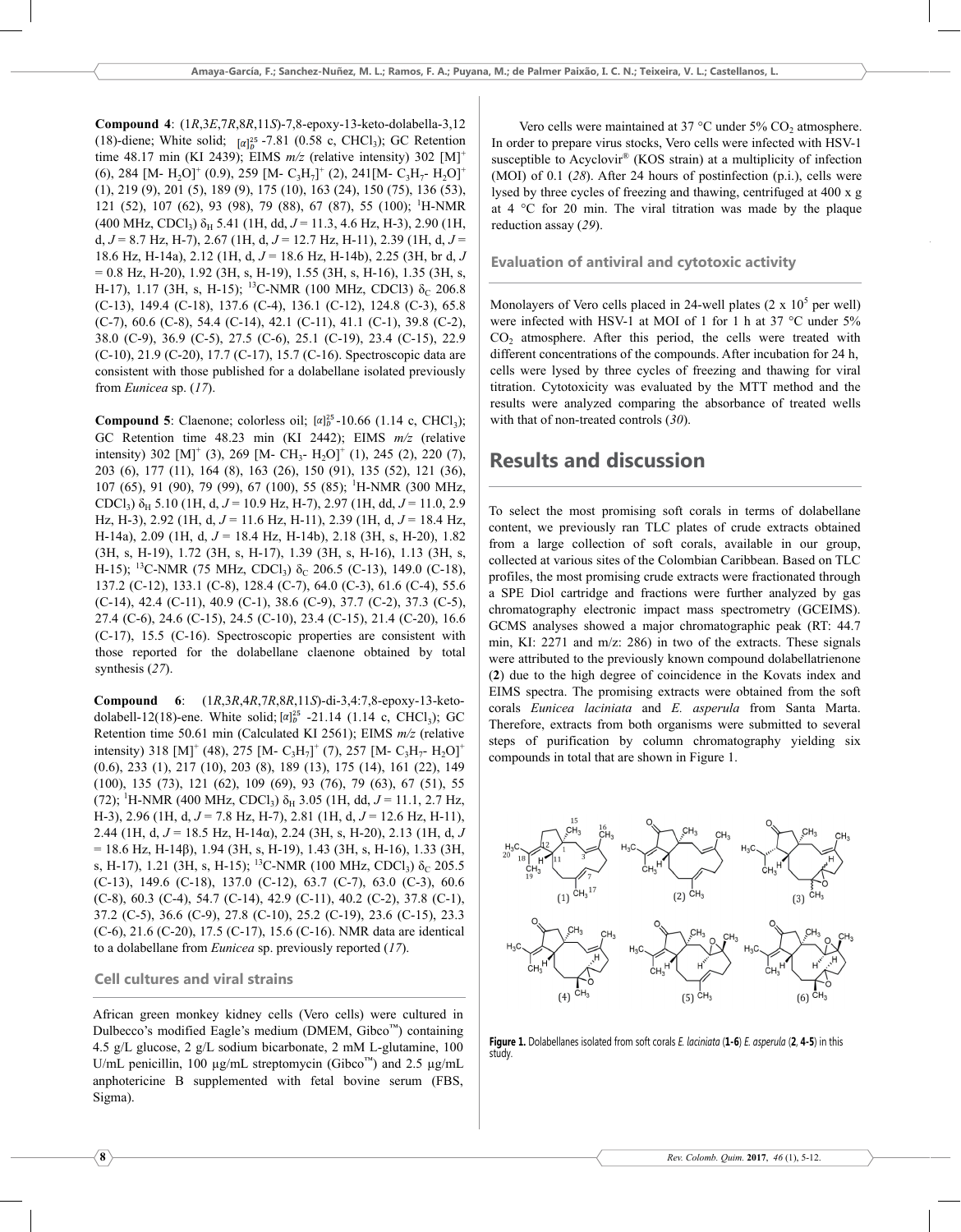Compound **1** was isolated as a yellowish oil and was the major component in fraction FL1 obtained from *E. laciniata*, GC-MS analysis indicated that compound **1** was pure enough and was identified without further purification steps, The analysis showed a major peak with a molecular ion at  $m/z = 272$  corresponding to [M]<sup>+</sup> and consistent with a  $C_{20}H_{32}$  molecular formula. Compound 1<sup>1</sup>H-NMR spectrum had signals in  $\delta_H$  5.25 (1H, dd,  $J = 11.0$ , 4.8 Hz, H-3) and 4.90 (1H, br d,  $J = 10.4$  Hz, H-7) corresponding to olefinic protons and five additional signals were observed in  $\delta_H$  1.65 (3H, s, H-17), 1.63 (3H, s, H-19), 1.60 (3H, s, H-20), 1.45 (3H, s, H-16) and  $1.13$  (3H, s, H-15) corresponding to methyl groups.

On the other hand, the APT spectrum of 1 showed twenty signals, which were assigned as five methyls, seven methylenes (all sp3), three methines (one sp<sup>3</sup> and two sp<sup>2</sup>), and five quaternary carbons (one  $sp<sup>3</sup>$  and four  $sp<sup>2</sup>$ ). All this information suggested that compound 1 was a dolabellane diterpene with two trisubstituted and one tetrasubstituted double bonds, Comparison of spectral data were consistent with those reported for the known dolabellane  $\beta$ araneosene obtained by total synthesis (26) and allowed us to identify compound **1**, The stereochemistry at the ring fusion was defined as 1*S*, 11*R* based on the similar value of optical rotation comparable to that obtained by total synthesis,

Compound  $2$  was isolated as a yellow oil. <sup>1</sup>H-NMR and APT spectra were quite similar to those obtained for compound **1**, However, minimal differences suggested the presence of additional functional groups.  ${}^{1}$ H-NMR spectrum had five methyl signals but two of them were in  $\delta_{\rm H}$  2.20 (3H, br s, H-20) and 1.81 (3H, s, H-19) while the APT spectrum showed a signal in  $\delta_C$  207.2 (C-13) together with a deshielded methylene in  $\delta_c$  54.8 (CH<sub>2</sub>-14). These observations were consistent with the presence of a conjugated ketone carbonyl and justified the observed signals, The spectroscopic properties and experimental optical rotation  $([a]_D^{25} + 15.0$  (c 0.9 CHCl<sub>3</sub>)) were consistent with those reported in dolabellatrienone (2) ( $\left[\alpha\right]_D^{25}$ +32.0 (c 0.14 CHCl<sub>3</sub>)), a dolabellane previously isolated from several *Eunicea* species and also obtained by total synthesis (27).

Compound 3 was isolated as a colorless oil, 1H-NMR signals in  $\delta_H$  5.11 (1H, d,  $J = 9.1$  Hz) and 2.72 (1H, t,  $J = 3.4$  Hz) corresponded with an olefinic proton and an oxygenated methine, respectively, Additionally, five methyl signals were also identified in  $\delta_H$  1.70 (3H, s), 1.22 (3H, s), 1.14 (1H, d,  $J = 7.0$  Hz), 0.97 (1H, d,  $J = 7.0$  Hz), 0.88 (3H, s). The APT spectrum showed signals for five methyls ( $\delta_c$ 16.8, 17.4, 18.1, 21.3 and 22.8), six methylenes, (25.3, 26.3, 33.8, 38.1, 40.3, 58.6), five methines, one olefinic, one oxygenated  $(\delta_c)$  $27.9$ , 42.0, 60.2, 60.4 and 125.8), and four quaternary carbons, one oxygenated ( $\delta_c$  59.8), one olefinic ( $\delta_c$  135.1), and a ketone carbonyl  $(\delta_c 219.2)$ . We inferred that compound **3** was a dolabellane diterpene with a trisubstituted double bond and an epoxide group, and the structural elucidation process was conducted by 2D-NMR spectroscopy,

However, compound **3** decomposed during the experiments suggesting an unexpected lability and a low probability of application as an antiviral compound. Despite this, we proposed a planar structure for compound 3 based on information deduced from 1D-NMR spectra and comparison with other dolabellanes, We observed two doublet methyls with chemical shifts and coupling constants quite similar to a previous reported dolabellane without a double bound between positions C-12 and C-18 (31).

Moreover, signals at  $\delta_c$  219.2 and 60.2 indicated the presence of a ketone with and an alfa methine, and they were also consistent with those reported in the known compound, The position of the double bond position was deduced taking advantage of the high degree of conservation in the chemical shifts for double bonds in dolabellanes, We have observed in many dolabellanes that the chemical shift for carbon atoms in a double bond between C-3 and C-4 differs from that showed by a double bond between C-7 and C-8  $(17, 31)$ . Compound 3 had the expected signals for a double bond between C-3 and C-4 while the epoxide group was located between C-7 and C-8. Figure 2 shows the planar structure of compound 3 and some related structures that were useful to our elucidation purposes,

Compound **4** was isolated as a white solid, The EIMS spectrum showed a molecular ion corresponding to  $[M]^+$  in  $m/z = 302$ . <sup>1</sup>H and  $^{13}$ C-NMR (100 MHz, CDCl<sub>3</sub>) spectra showed similarities with dolabellatrienone (2) but there were differences that indicated the presence of an additional functional group in **4**, It was observed one signal at  $\delta_H$  2.90 (1H, br d,  $J = 8.7$  Hz, H-7) together with signals at  $\delta_C$  65.8 (CH-7) and 60.6 (C-8) which corresponded to an epoxide functionality. As previously explained, the double bond was located between C-3 and C-4 due to the observed chemical shifts for the trisubstituted double bond in  $\delta_c$  124.8 (CH-3) and 137.6 (C-4). The experimental optical rotation and spectroscopic properties were consistent with those reported for the compound  $(1R,3E,7R,8R,11S)$ -7,8-epoxy-13-keto-dolabella-3,12(18)-diene and allowed us identifying compound  $4(32)$ ,

Compound 5 exhibited <sup>1</sup>H-NMR, APT, and EIMS spectral data almost identical to compound 4, with minimal differences that indicated they were structural isomers. The observed signals at  $\delta_{\rm H}$ 2.97 (1H, dd,  $J = 11.0$ , 2.9 Hz, H-3),  $\delta_C$  64.0 (CH-3), 61.6 (C-4) allowed confirming the presence of an epoxide group while signals at  $\delta$ <sub>C</sub> 133.1 (C-8) and 128.4 (CH-7) located the double bond between C-7 and C-8. Compound **5** was identified by comparison with the spectroscopic properties and optical rotation values reported in the total synthesis of the dolabellane claenone (27).

Compound 6 showed an EIMS with a molecular ion at  $m/z =$ 318, which was consistent with a  $C_{20}H_{30}O_3$  molecular formula. The <sup>1</sup>H-NMR spectrum showed signals at 3.05 (1H, dd,  $J = 11.1$ , 2.7 Hz, H-3) and 2.96 (1H, d,  $J = 7.8$  Hz, H-7) while the APT spectrum showed four signals for oxygenated carbons at  $\delta_c$  63.7 (C-7), 63.0 (CH-3),  $60.6$  (CH-8) and  $60.3$  (C-4). This information confirmed the presence of two epoxide groups and indicated that compound **6** was a diepoxide analogue of **4** and **5**, The remaining signals and experimental optical rotation allowed us to identify compound **6** as  $(1R, 3R, 4R, 7R, 8R, 11S)$ -di-3,4:7,8-epoxy-13-keto-dolabell-12(18)-ene, a dolabellane previously isolated from an unidentified *Eunicea* species and whose absolute stereochemistry was determined previously  $(17)$ .

Compounds 1-6 were isolated from *Eunicea laciniata* whereas only compounds  $2, 4$ , and  $5$  were isolated from  $E$ . asperula, where  $4$ was the major compound, and 2 and 5 were minor components. Previous works on the chemistry of this particular species, showed that *E. asperula* collected in Tobago yielded cembrane and asperketal diterpenes (33). Although variations in chemical profiles is not unusual between organisms collected at different places, the diterpene core usually remains the same (34, 35). Interestingly, our sample yielded dolabellane diterpenes suggesting it might be a different chemotype, assuming, in both studies, that taxonomic identity is correct,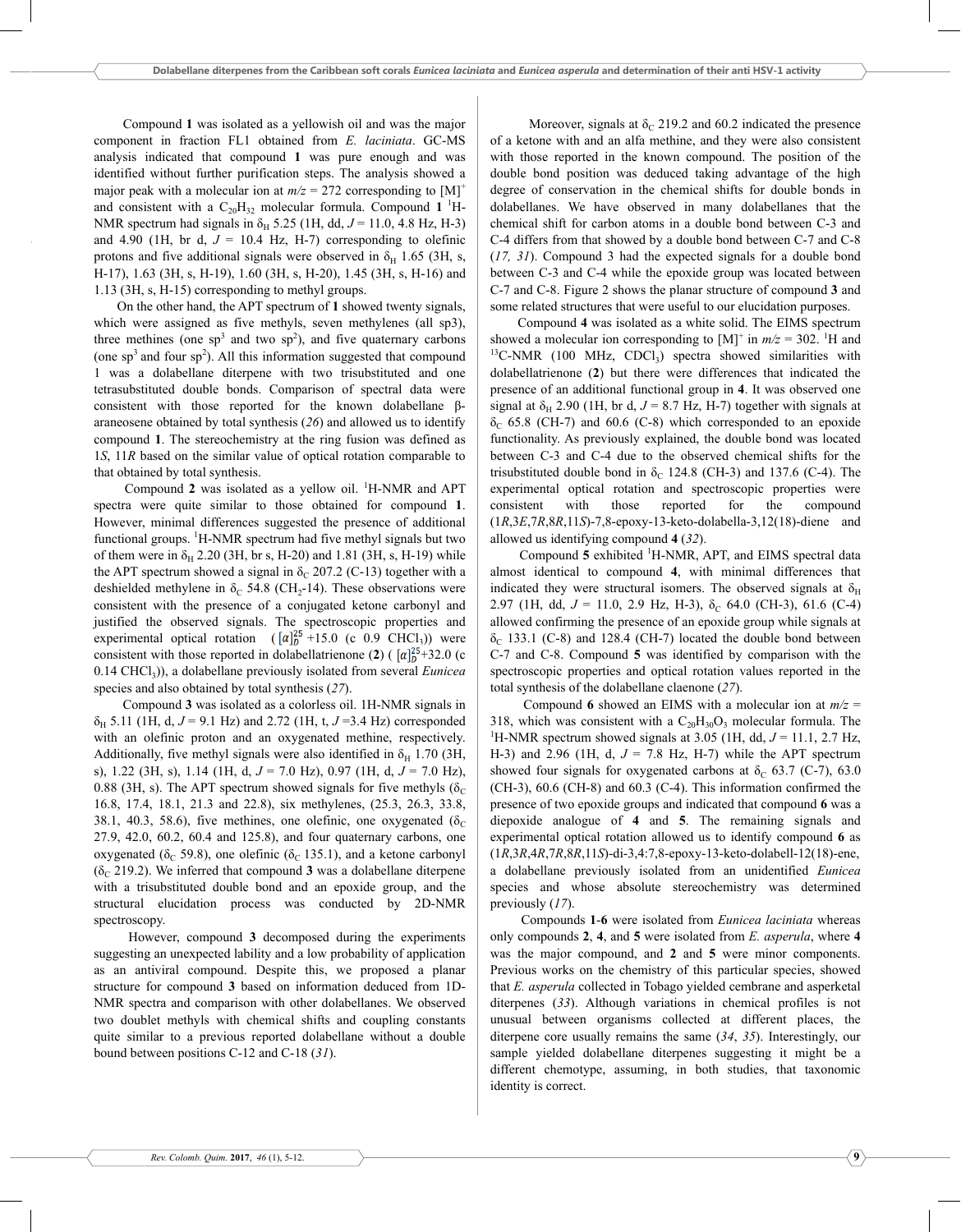Previous studies with *E. laciniata* have shown the high dolabellane content of this species and the considerable number of compounds with variable oxygenation grade. Samples collected in Puerto Rico, Bahamas, Tobago, Honduras, and Colombia have reported the isolation of dolabellanes β-araneosene (1) and dolabellatrienone  $(2)$   $(14, 24)$ . In this work we report the isolation of compounds **3-6** from *E. laciniata* which were not previously described from this species. Nevertheless, it was found that following purification, compound 2 experiments an oxidation process to yield a mixture of compounds 4 and 5. Figure 3a shows a GC-EIMS analysis for compound 2 (initially pure) and after several weeks of storage. The chromatogram shows a major peak corresponding to compound **2** and two minor peaks with Kovats index and EIMS coincident with 4 and 5.

Interestingly, compound 5 has been reported as a natural product only from a *Clavularia* soft coral collected in Japan (36). Considering this, the isolation of compounds 4 and 5 in this study suggested that these could be artifacts produced during storage of the extract and fractions. Alternatively, the presence of those compounds in a particular sample could reflect a different chemotype. In order to establish if compounds 4 and 5 were storage artifacts, a new GC-EIMS analysis was conducted after extraction and fractionation of a fresh specimen. As an additional precaution, fractions were kept under argon atmosphere and frozen at temperature below zero, dissolving them just before the chromatographic analysis. In  $E$ . *laciniata*, compounds 2, 4 and 5 were identified in the fraction that eluted with hex:EtOAc 70:30 (Figure 3c). Compound 6 was not found in this fraction nor in those of greater polarity.

We conclude that although minimal quantities of compounds **4** and  $5$  are present in the extracts from  $E$ . *laciniata*, the absence of compound **6** suggests that both monoepoxides are mainly oxidation products of (2) in this soft coral. On the other hand, compound 2 and the major compound **4** were found in *E. asperula* but compound **5** was not (Figure  $3b$ ), suggesting that compound  $5$  is the only oxidation product of (2) in *E. asperula.* 

Vero cells have been used to evaluate anti-HSV-1 activity of a wide range of natural products, including dolastane and dolabellane diterpenes (20). Cytotoxic activity in Vero cells was determined for compounds **2**, **4**, **5**, **6** with Acyclovir<sup>®</sup> as a positive control. We did not test compound 1 since it was not pure enough to run the assays. Compounds **2** ( $CC_{50} = 146 \mu M$ ) and **5** ( $CC_{50} = 467 \mu M$ ) showed a greater cytotoxic effect as compared to Acyclovir® ( $CC_{50} = 960 \mu M$ ) while compounds **4** ( $CC_{50} = 526 \mu M$ ) and **6** ( $CC_{50} = 959 \mu M$ ) had comparable values.

An important feature for any antiviral compound is that it must not be toxic and must be selective to infected cells. For this reason, we decided to evaluate antiviral activity only for compounds **4** and **6** in an HSV-1 inhibition assay using concentration of 50  $\mu$ M for each compound. Compound 4 showed a 42.6% of inhibition while compound 6 exhibited a 73.7% of inhibition. Considering that 6 also has a remarkable in vitro anti-HIV-1 activity  $(25)$ , it is a potential candidate to perform further studies to assess its full potential as an antiviral agent as well as understanding its mechanism of action against viruses including HSV-1.



Figure 2. Structural proposal for compound (3) and dolabellanes with related structures.



Figure 3. GC-EIMS analysis for : a. Dolabellatrienone (2) after prolonged storage; b. E. asperula extract; Fraction hexane:ethyl acetate 7:3 from E. lacinitia.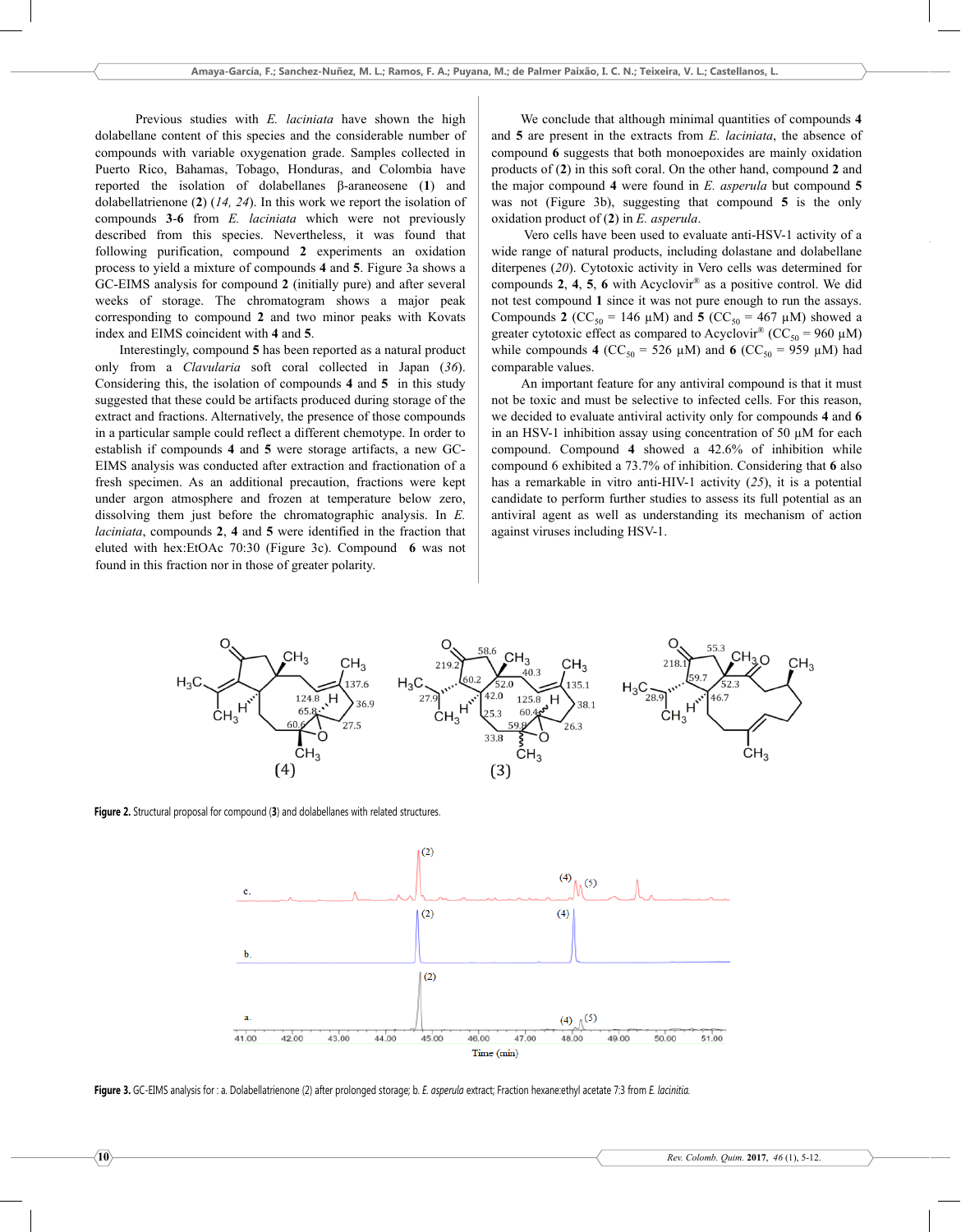## **Conclusions**

Six dolabellane diterpenes from the soft corals *Eunicea laciniata* and E. asperula, collected in Santa Marta, Colombian Caribbean Sea, were isolated in this work. Compounds 1, 2, 4-6 were identified by spectroscopic means and compared with previously reported dolabellanes. Compound 3 was not fully characterized due to its decomposition, suggesting it had a high degree of reactivity. Dolabellatrienone (2) and (1R,3E,7R,8R,11S)-7,8-epoxy-13-keto $dola bella-3,12(18)$ -diene (4) were the major compounds isolated from E. laciniata and E. asperula, respectively. To the best of our knowledge, this is the first study of  $E$ . asperula collected in the Colombian Caribbean and dolabellanes were found as the major diterpenes.

If is considered that variations in the family of isolated diterpenes do not depend on location, either this work studied a different chemotype or there were problems with taxonomical characterization. However, further studies should be developed in order to confirm this hypothesis.

GC-EIMS analyses proved that prolonged storage of pure dolabellatrienone (2) induces a spontaneous oxidation to yield compounds 4 and 5. This finding evidences a need to improve the manipulation and storage conditions of extracts and fractions obtained from those organisms in order to minimize the artifact formation and increase the reproducibility of chemical studies.

Biological assays showed that compound 6 inhibited HSV-1 replication at a concentration of 50 µM and was not cytotoxic. Although the remaining compounds were more toxic than Acyclovir<sup>®</sup>, their antiviral activity should be determined to calculate selectivity indexes and establish their potential as antivirals. These results encourage us to continue the study of dolabellanes of marine origin and evaluating their antiviral activity.

## **Aknowledgments**

Financial support was provided by Fondo Nacional de Financiamiento para la Ciencia, la Tecnología y la Innovación Francisco José de Caldas through the "Programa jóvenes investigadores" as well as the DIB-Universidad Nacional de Colombia and Fundación para la promoción de la investigación y la tecnología (FPIT) Banco de la Republica. Maria Leonisa Sanchez Nuñez, Izabel Christina Nunes de Palmer Paixão and Valeria Laneuville Teixeira are grateful to CNPq (Conselho Nacional do Desenvolvimento Científico e Tecnológico (CNPq) and FAPERJ (Fundação de Amparo à Pesquisa do Estado do Rio de Janeiro) for financial support. The Ministerio de Ambiente, Vivienda y Desarrollo Territorial granted permission for research on marine organisms (Contratos de Acceso a Recurso Genético No 99, 100 and 109).

## **References**

- 1. Blunt, J. W.; Copp, B. R.; Keyzers, R. A.; Munro, M. H. G.; Prinsep, M. R.; Faulkner, D. J. Marine natural products. Nat. Prod. Rep. 2016, 33 (3), 382-431. DOI: http://dx.doi.org/10.1039/C5NP00156K.
- 2. Zhou, X.; Liu, J.; Yang, X. W.; Liu, Y. Marine Natural Products with Anti-HIV Activities in the Last Decade. Curr. Med. Chem. 2013, 20 (7), 953-973. DOI: http://dx.doi.org/10.2174/0929867311320070009.
- 3. De Clercq, E. Antivirals: past, present and future. Biochem. Pharmacol. 2013, 85 (6), 727-744. DOI: http://dx.doi.org/10.1016/ i.bcp.2012.12.011.23.
- 4. Looney, D.; Ma, A.; Johns, S. HIV therapy-the state of art. Curr. Top. Microbiol. Immunol. 2015. 389.  $1-29.$ DOI:  $http://$ dx.doi.org/10.1007/82 2015 440.
- 5. Kinch, M. S.; Patridge, E. An analysis of FDA-approved drugs for infectious disease: HIV/AIDS drugs. Drug. Discov. Today. 2014, 19  $(10)$ , 1510-1513. DOI: http://dx.doi.org/10.1016/ j.drudis.2014.05.012.
- 6. James, S. H.; Prichard, M. N. Current and future therapies for herpes simplex virus infections: mechanism of action and drug resistance. Curr. Opin. Virol. 2014, 8, 54-61. DOI: http://dx.doi.org/10.1016/ j.coviro.2014.06.003.
- 7. Hawkins, T. Understanding and managing the adverse effects of antiretroviral therapy. Antiviral Res. 2010, 85 (1), 201-209. DOI: http://dx.doi.org/10.1016/j.antiviral.2009.10.016.
- 8. Margolis, A. M.; Heverling, H.; Pham, P. A.; Stolbach, A. A review of the toxicity of HIV medications. J. Med. Toxicol. 2014, 10 (1), 26-39. DOI: http://dx.doi.org/10.1007/s13181-013-0325-8.
- 9. Yodsaoue, O.; Sonprasit, J.; Karalai, C.; Ponglimanont, C.; Tewtrakul, S.; Chantrapromma, S. Diterpenoids and triterpenoids with potential anti-inflammatory activity from the leaves of Aglaia odorata. Phytochemistry 2012, 76, 83-91. DOI: http:// dx.doi.org/10.1016/j.phytochem.2012.01.015.
- 10. Aboushoer, M. I.; Fathy, H. M.; Abdel-Kader, M. S.; Goetz, G.; Omar, A. A. Terpenes and flavonoids from an Egyptian collection of Cleome droserifolia. Nat. Prod. Res. 2010, 24 (7), 687-696. DOI: http://dx.doi.org/10.1080/14786410903292433.
- 11. Cai, X. H.; Wang, Y. Y.; Zhao, P. J.; Li, Y.; Luo, X. D. Dolabellane diterpenoids from Aglaia odorata. Phytochemistry 2010, 71 (8-9), 1020-1024. DOI: http://dx.doi.org/10.1016/j.phytochem.2010.03.005.
- 12. Yoshimitsu, H.; Miyashita, H.; Nishida, M.; Mineno, T.; Nohara, T. Dolabellane Diterpene and Three Cycloartane Glycosides from Thalictrum squarrosum. Chem. Pharm. Bull. 2010, 58 (8), 1043-1046. DOI: http://dx.doi.org/10.1248/cpb.58.1043.
- 13. Hinkley, S. F.; Mazzola, E. P.; Fettinger, J. C.; Lam, Y.-F.; Jarvis, B. B. Atranones A-G, from the toxigenic mold Stachybotrys chartarum. Phytochemistry 2000, 55  $(6)$ , 663-673. DOI:  $http://$ dx.doi.org/10.1016/S0031-9422(00)00231-4.
- 14. Rodríguez, A. D.; González, E.; Ramírez, C. The structural chemistry, reactivity, and total synthesis of dolabellane diterpenes. Tetrahedron, 1998, 54 (39), 11683-11729. DOI: http:// dx.doi.org/10.1016/S0040-4020(98)83033-0.
- 15. Wang, S.-K.; Huang, M.-J.; Duh, C.-Y. Cytotoxic constituents from the formosan soft coral Clavularia inflata var. luzoniana. J. Nat. Prod. 2006, 69 (10), 1411-1416. DOI: http://dx.doi.org/10.1021/ np0601253.